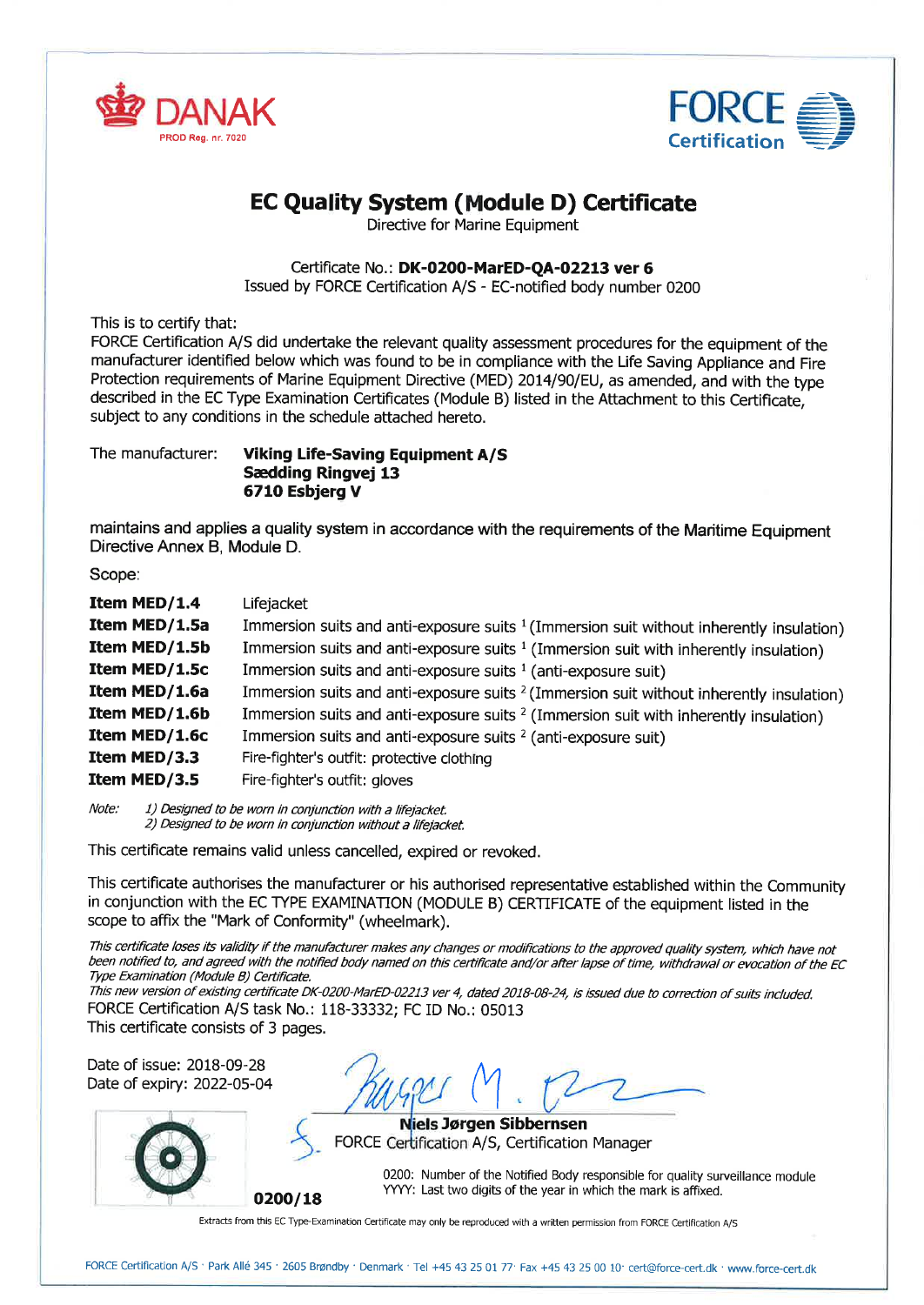# **Annex to EC Quality System Module D Certificate**<br>Directive for Marine Equipment

Certificate No.: DK-0200-MarED-02213 ver 6 Issued by FORCE Certification A/S - EC-notified body number 0200



Page 2 of 3

#### Lifejacket

| <b>Module B data</b> |         |                                            |                |                            |
|----------------------|---------|--------------------------------------------|----------------|----------------------------|
| <b>Description:</b>  | Item:   | <b>Type examination</b><br>certificate id: | Date of issue: | <b>Notified Body:</b>      |
| PV9313               | MED/1.4 | DK-0200-MarED-03907                        | 08-03-2018     | <b>FORCE Certification</b> |
| PV9317               | MED/1.4 | DK-0200-MarED-185                          | 05-09-2016     | <b>FORCE Certification</b> |
| PV9319               | MED/1.4 | DK-0200-MarED-168                          | 17-03-2016     | <b>FORCE Certification</b> |
| PV9320               | MED/1.4 | DK-0200-MarED-03905                        | 08-03-2018     | <b>FORCE Certification</b> |
| PV9340               | MED/1.4 | 11 594 -14 HH                              | 21-10-2014     | DNV/GL                     |
| PV9342               | MED/1.4 | DK-0200-MarED-03259                        | 23-11-2017     | <b>FORCE Certification</b> |
| PV9360               | MED/1.4 | DK-0200-MarED-03906                        | 08-03-2018     | <b>FORCE Certification</b> |
| PV9361               | MED/1.4 | DK-0200-MarED-03904                        | 08-03-2018     | <b>FORCE Certification</b> |
| PV9419               | MED/1.4 | DK-0200-MarED-195                          | 13-03-2017     | <b>FORCE Certification</b> |
| <b>PV9506</b>        | MED/1.4 | DK-0200-MarED-01073                        | 04-10-2016     | <b>FORCE Certification</b> |
| <b>PV9508</b>        | MED/1.4 | DK-0200-MarED-01074                        | 04-10-2016     | <b>FORCE Certification</b> |
| PV9516               | MED/1.4 | DK-0200-MarED-01770                        | 20-12-2017     | <b>FORCE Certification</b> |
| PV9518               | MED/1.4 | DK-0200-MarED-01649                        | 20-12-2017     | <b>FORCE Certification</b> |
| PV9520               | MED/1.4 | DK-0200-MarED-01075                        | 04-10-2016     | <b>FORCE Certification</b> |
| PV9521               | MED/1.4 | 14 511 - 15 HH                             | 30-06-2015     | DNV/GL                     |
| PV9522               | MED/1.4 | DK-0200-MarED-01378                        | 20-12-2017     | <b>FORCE Certification</b> |
| PV9530               | MED/1.4 | DK-0200-MarED-03284                        | 27-11-2017     | <b>FORCE Certification</b> |
| PV9720               | MED/1.4 | DK-0200-MarED-04314                        | 18-05-2018     | <b>FORCE Certification</b> |

## **Immersion suits and anti-exposure suits**

| <b>Module B data</b> |                                |                                            |                |                            |
|----------------------|--------------------------------|--------------------------------------------|----------------|----------------------------|
| <b>Description:</b>  | Item:                          | <b>Type examination</b><br>certificate id: | Date of issue: | <b>Notified Body:</b>      |
| PS2004               | MED/1.5b                       | DK-0200-MarED-048                          | 28-10-2015     | <b>FORCE Certification</b> |
| PS2007               | MED/1.6b                       | 14 951-15 HH                               | 07-10-2015     | DNV/GL                     |
| PS2014               | MED/1.5b                       | 95 007-14 HH                               | 28-03-2014     | DNV/GL                     |
| PS4002               | MED/1.5a/b                     | DK-0200-MarED-02601                        | 20-03-2018     | <b>FORCE Certification</b> |
| PS4009               | MED/1.5b                       | DK-0200-MarED-070                          | 28-10-2015     | <b>FORCE Certification</b> |
| PS4052               | MED/1.5a                       | DK-0200-MarED-03203                        | 07-12-2017     | <b>FORCE Certification</b> |
| PS4115               | MED/1.5a                       | DK-0200-MarED-205                          | 23-03-2018     | <b>FORCE Certification</b> |
| PS4116               | MED/1.5a                       | DK-0200-MarED-02259                        | 16-03-2018     | <b>FORCE Certification</b> |
| PS4169               | MED/1.5a/b/c                   | DK-0200-MarED-095                          | 21-04-2016     | <b>FORCE Certification</b> |
| PS4170               | MED/1.5a/b/c<br>MED $1.6a/b/c$ | DK-0200-MarED-108                          | 28-10-2015     | <b>FORCE Certification</b> |
| PS4180               | MED/1.5b/c                     | DK-0200-MarED-130                          | 23-02-2016     | <b>FORCE Certification</b> |
| PS4185               | MED/1.6a/b                     | DK-0200-MareED-140                         | 08-12-2015     | <b>FORCE Certification</b> |
| <b>PS4188</b>        | MED/1.6a/b/c                   | DK-0200-MarED-00828                        | 16-03-2018     | <b>FORCE Certification</b> |
| PS4189               | MED/1.5a/b/c                   | DK-0200-MarED-00563                        | 16-03-2018     | <b>FORCE Certification</b> |
| PS4190               | MED/1.5b/c                     | DK-0200-MarED-00145                        | 27-02-2018     | <b>FORCE Certification</b> |
| PS4191               | MED/1.6b/c                     | DK-0200-MarED-00146                        | 27-02-2018     | <b>FORCE Certification</b> |
| PS5002               | MED/1.6b/c                     | DK-0200-MarED-063                          | 06-12-2017     | <b>FORCE Certification</b> |
| PS5003               | MED/1.5a                       | DK-0200-MarED-073                          | 28-10-2015     | <b>FORCE Certification</b> |
| PS5006               | MED/1.5b                       | DK-0200-MarED-071                          | 28-10-2015     | <b>FORCE Certification</b> |
| PS5017               | MED/1.5a                       | 6 1544-13 HH                               | 21-04-2015     | DNV/GL                     |
| PS5019               | MED/1.5b                       | DK-0200-MarED-093                          | 14-09-2017     | <b>FORCE Certification</b> |
| PS5026               | MED/1.6b                       | DK-0200-MarED-03926                        | 16-03-2018     | <b>FORCE Certification</b> |
| PS5040               | MED/1.6b/c                     | DK-0200-MarED-221                          | 29-10-2015     | <b>FORCE Certification</b> |